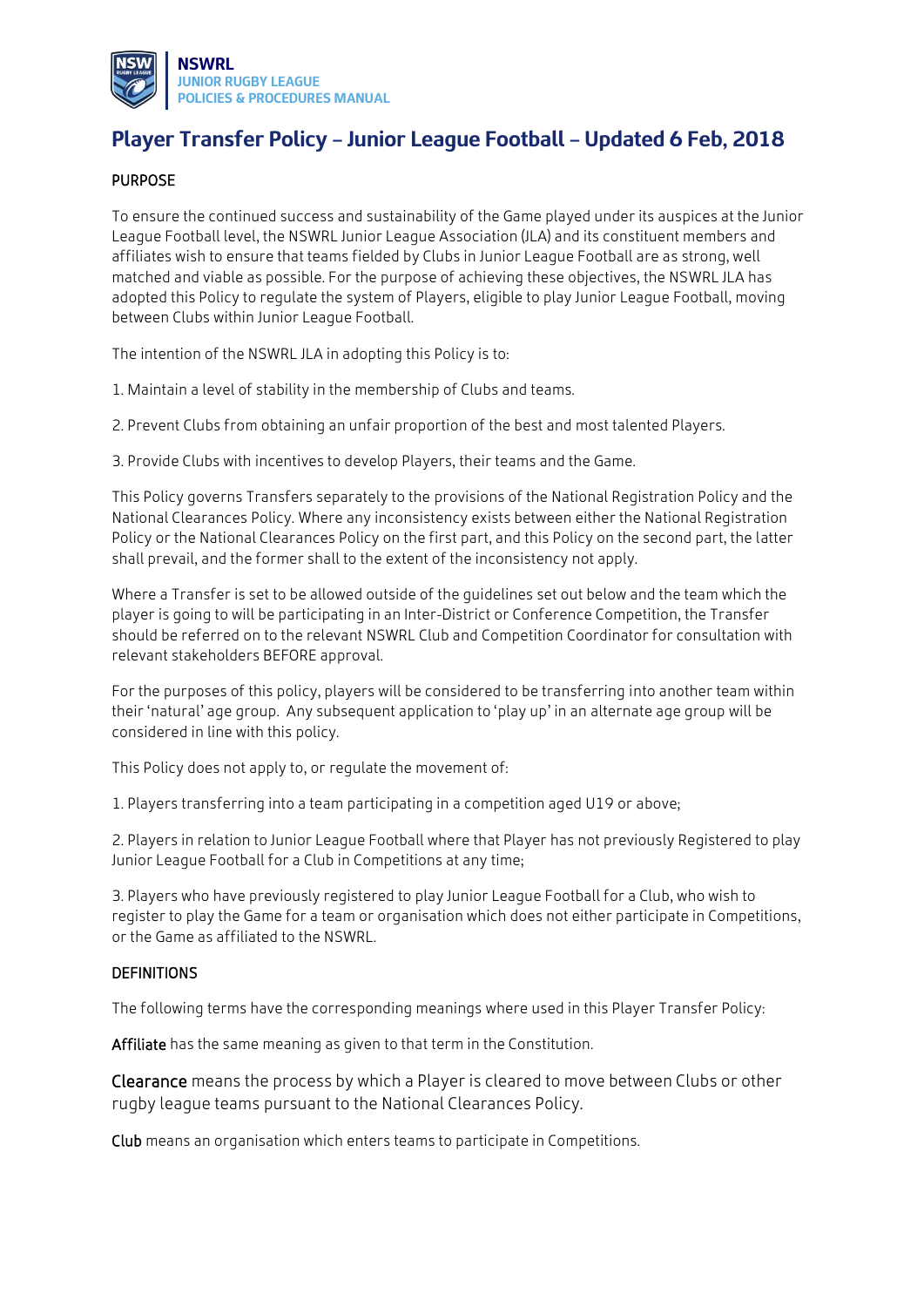

Competitions means rugby league tournaments, competitions, matches and fixtures conducted by and between Districts with the approval of, and under the auspices of, the NSWRL.

Constitution means the constitution of NSWRL JLA, as amended from time to time.

Development Player means a player who has been selected in a District Development Squad at any time within the last 12 months.

District Junior League means an organisation which is a Member or Affiliate of the NSWRL which conducts rugby league competitions, premierships, tournaments and matches which are approved by the NSWRL.

Division 1 refers to the highest grade of competition available in any one age group within the District/Region concerned. This applies regardless of whether there are one or more Divisions/grades.

Existing Club means the most recent Club that a Player was within the last 24 months Registered to play the Game for in Junior League Football.

External District means any NSWRL District outside of the District within which a Junior League Club operates.

Game means the sport of rugby league.

Junior League Football means age-limited Competitions for players aged 18 years and under.

Member has the same meaning as given to that term in the Constitution.

National Clearances Policy means the NRL National Clearances and Permits Policy v 2.3 as amended or replaced from time to time.

National Registration Policy means the NRL National Registration Policy v2.3 as amended or replaced from time to time.

New Club means a Club which a Player wishes to Register to play Junior Grade Football for.

NSWRL JLA means New South Wales Rugby League Junior League Association Incorporated, ABN 53 272 744 791.

NSWRL District means each of the regional governing bodies of the NSWRL, they being the:

- a) Canterbury Bankstown District Junior Rugby League
- b) South Sydney District Junior Rugby League
- c) Sydney Roosters Junior Rugby League
- d) North Sydney District Junior Rugby League
- e) Manly-Warringah District Junior Rugby League
- f) Parramatta District Junior Rugby League
- g) Penrith District Junior rugby League
- h) Western Suburbs District Junior rugby League
- i) Balmain District Junior Rugby League
- j) St George District Junior Rugby League
- k) Cronulla-Sutherland District Junior Rugby League
- l) Canberra District Junior Rugby League

Player means a person who is Registered to play rugby league.

Policy means this Player Transfer Policy.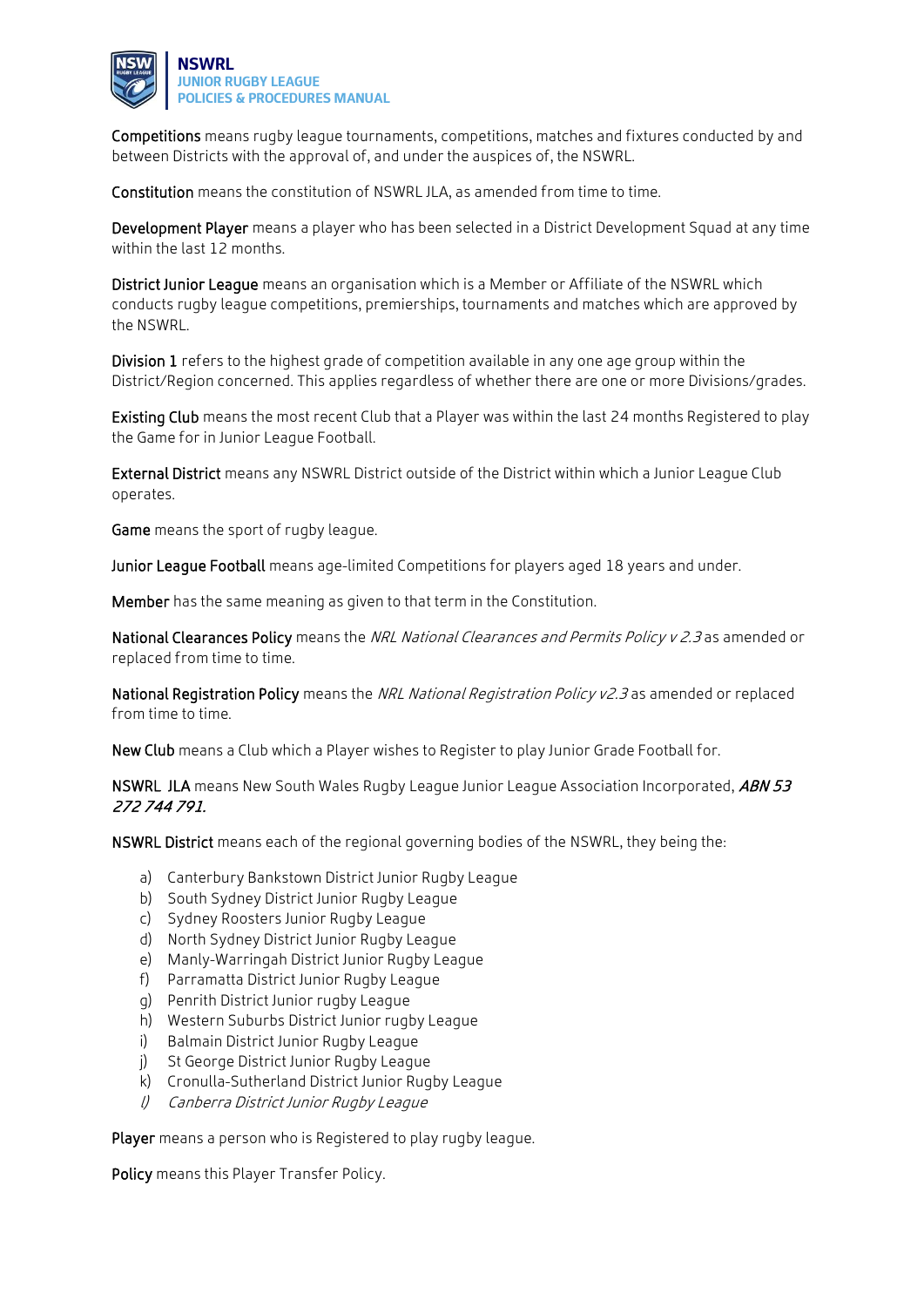

Registered means the process of a person registering to play rugby league pursuant to the National Registration Policy, and Register and Registration have corresponding meanings.

Registration Permission means permission granted by a Player's New Club's District Junior League, allowing the Transfer of a Player.

Representative Player means a Player who has played Representative Football at any time within the last 24 months.

Representative Quota means the number of Players who have played Representative Football at any time in the last 24 months, determined by each District Junior League by 30 November each year in respect of the next rugby league season, or five (5) Players if the District does not nominate a specific quota. For teams participating in NSWRL Conference Competitions the Representative Quota is five (5).

Representative Football means the Elite Competitions conducted by the NSWRL, CRL or QRL in the 16 years and 18 years age groups, namely the Harold Matthews, S.G. Ball, Lisa Fiaola and Tarsha Gale Competitions within the NSWRL and equivalent competitions in CRL or QRL.

Season means a rugby league season commencing in about March and ending in about September in a calendar year, for example the "2017 Season".

Senior Competitions means open-age Competitions or those competitions catering for players over 18 years which are not considered Junior League Football for the purposes of this Player Transfer Policy.

Transfer means the transfer of the Registration of a Player, who is eligible to play Junior League Football, from a Club to another Club.

Transfer Permission means permission granted by an Existing Club's District Junior League, allowing the Transfer of a Player.

## PLAYER TRANSFERS

- 1) Any Player who has previously Registered to play Junior Grade Football for a Club at any time in the previous 24 months must, before the Player plays Junior Grade Football for any other Club:
	- a) Obtain a Clearance from the relevant Existing Club (if required); and
	- b) Obtain a Transfer Permission from the Existing Club's District Junior League; and
	- c) Obtain a Registration Permission from the New Club's District Junior League.
- 2) For the purposes of rules 1(a) and 1(b), where the Existing Club's District Junior League and the New Club's District Junior League is the same District Junior League, the requirement to obtain a Transfer Permission under rule 1(b) shall be deemed satisfied upon the grant of a Registration Permission.
- 3) Any decision by an Existing Club on any request by a Player for a Clearance must be made in accordance with the National Clearance Policy and any other applicable rules.
- 4) Subject to rules 6 and 7, a District Junior League may refuse to grant a Transfer Permission in any of the following circumstances:
	- a) If two (2) or more Transfer Permissions have already been granted by the District Junior League in respect of Players, who played in the same team for the same Club in the last Season of Junior League Football, to move to the same New Club for the next Season.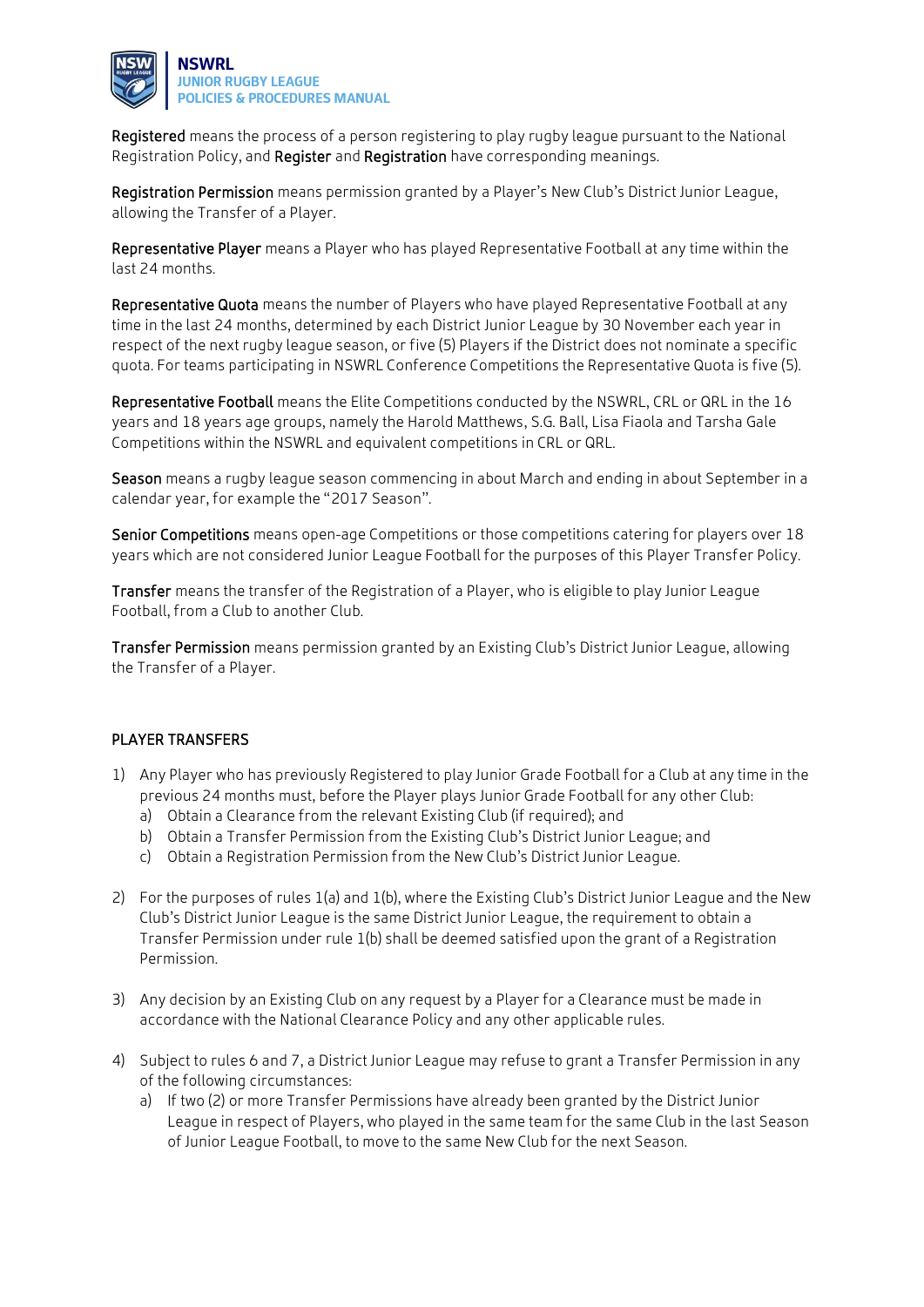

- b) If four (4) or more Transfer Permissions have already been granted by the District Junior League in respect of Players, who played for any Club within the District in the last Season of Junior League Football, to move to the same age group in the same New Club for the next Season.
- c) If two (2) or more Transfer Permissions have already been granted by the District Junior League in respect of Players, who played for any Club within the District in the last Season of Junior League Football, to move to the same age group for the same New Club within another District Junior League for the next Season.
- 5) Subject to rules 6 and 7, a District Junior League may refuse to grant Registration Permission in any of the following circumstances:
	- a) If two (2) or more Registration Permissions have already been granted by the District Junior League in respect of Players, who played within the same External District in the last Season of Junior League Football, to move to the same age group for the same New Club for the next Season.
	- b) If four (4) or more Registration Permissions have already been granted by the District Junior League in respect of Players, who played for any External District in the last Season of Junior League Football, to move to the same age group in the same New Club for the next Season.
	- c) In competitive football age groups (9+), where the Player has been registered in a Division 1 team or a team in a higher age group within any NSWRL Competition (this includes competitions with only one Division) at any time within the previous season, and where the Club which the Player intends Registering to play for qualified for the *Division 1* Grand Final in that players current or correct age group in the previous season.
	- d) Where the Player has played Representative Football at any time within the last 24 months, and where the team which the Player intends Registering to play for with the New Club already contains the number of Representative Players which is equal to or greater than the District/Competition Representative Quota (see Definition, p3).
- 6) Notwithstanding rules 4 and 5, a District Junior League may grant a Transfer Permission or a Registration Permission under this Policy in "Exceptional Circumstances". For the purpose of this Policy, "Exceptional Circumstances" means:
	- a) If the Existing Club is disbanded, merges with any other Club, or ceases to exist.
	- b) If the Player is a child of, or otherwise under the guardianship of, a person who has relocated their usual place of residence:
		- i) in connection with that person's employment; or
		- ii) for compassionate reasons; and

where the Player lives with that parent or guardian, and where as a consequence of that relocation, the Player would have to travel an unreasonable distance to play "home" matches in Competitions for the Existing Club.

- c) If the Player is in a situation where his parents, guardians or family unit has separated, and where custody arrangements are in place in relation to the Player meaning that would be unreasonable for the Player to play for, or train with, the Existing Club.
- 7) Notwithstanding rules 4 and 5, in any circumstances where an Existing Club is not; will not be; or does not intend fielding a team in a Competition for a forthcoming Season which a Player is eligible to play in by reference to that Player's age and ability:
	- a) The Existing Club must grant a Clearance;
	- b) A Transfer Permission must be granted by an Existing Club's District Junior League; and
	- c) A Registration Permission must be granted by a New Club's District Junior League (rules 4 and 5 will be taken into account when determining which new club(s) the player may join);

in the event the Player wishes to Transfer to a New Club for that forthcoming Season.